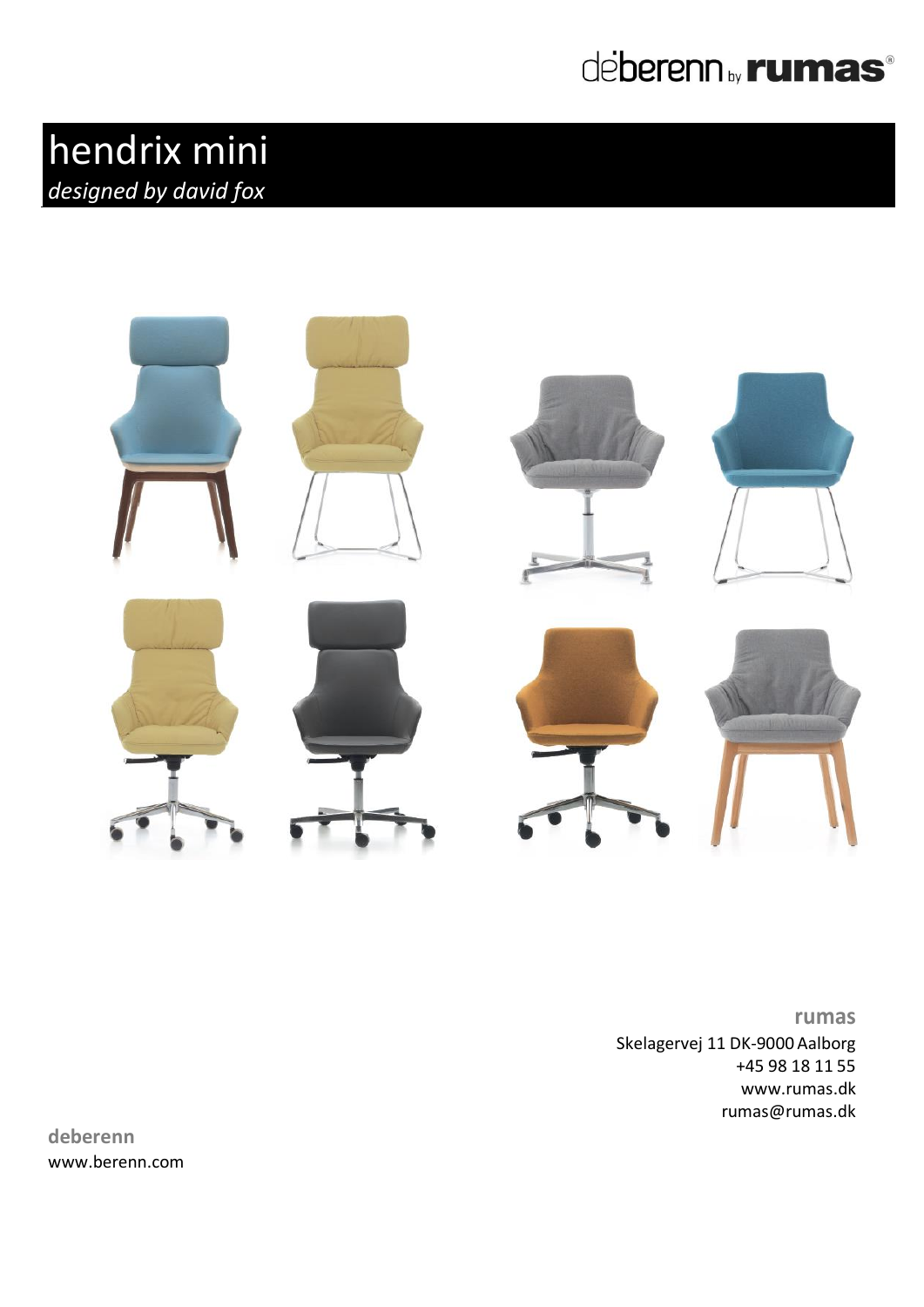### hendrix mini *designed by david fox*

The Hendrix lounge chair was designed in preparation for Orgatec 2012, a project that turned into an instant success by the A&D community. To enhance its presence, we added wooden and wire base options to the Lounge chair, and drafted a wore Hendrix Mini addition to the family. The public realted well to our Hendrix design, and so tried to offer as many solutions to the product as possible while trying to retain good proportional values. The project now enables the chair so it can be used at a desk on a tilt and castor base, and can be used as a meeting chair, breakout or a restaurant dining chair.

- Hendrix Mini Low Back is made using 13 mm dia. metal tubes; 5x20 mm and 3x20 mm metal sheet plate; molded into Polyurethane foam.
- A Hendrix Mini High Back is made using 13 mm dia. metal tubes; 5x20 mm and 3x20 mm metal sheet plate; 10 mm dia. transmission metal; 15x15 mm profile metal and iron bar welded into frame then molded into Polyurethane foam.
- Metal frames are placed in a mold with Polyurethane compound, mixture of Polyol and Isocyanate, poured into the mold for 3.5 seconds with 130 to 180 bar pressure.
- Hendrix Mini low back, 1990 grams of Polyurethane mixture is used. For Hendrix Mini high back, 2350 grams of Polyurethane mixture is used.
- Mixture combusts and expands inside for 5 to 6 minutes. Next, we open our mold casing, producing soft but durable Polyurethane foam.
- Shape of the foam is adjusted and cleaned; then we wait 24 hours for it to harden.
- Synthetic fiber is wrapped around the seating to give chair a smooth surface.
- In creation of upholstery, CNC Fabric Cutter cuts a measured amount of fabric into specific dimensions. Fabric connections are then sewn, single and double stitched with zippers attached via needle machines. All sewing and lock stitching are made with extreme care.
- Fabric is then carefully and upholstered to our Polyurethane molded foam.
- Under the shell, holes are located to fix different bases. Base options for Hendrix Mini Low and High are listed below;
	- $\circ$  Base 1 WIRE FRAME BASE: made of 12 mm metal wire rod which is bended by CNC tube bending machine. The base can be chromed or powder color coated.
	- $\circ$  Base 2 5 STAR CHROMED BASE: Eco 5 star base with tilting mechanism, can be chromed.
	- $\circ$  Base 3 5 STAR ALUMINIUM BASE: Aluminum die cast as a 5 star base on castors, with a tilting mechanism, can be chromed.
	- o Base 4 4 STAR ALUMINIUM BASE: Aluminum die cast, 731mm in diameter, as a 4 star base, connected by a rotating tube with a height adjustment mechanism, can be chromed
	- o Base 5 WOODEN BASE: A wooden base made of Ash-tree, can be color coated.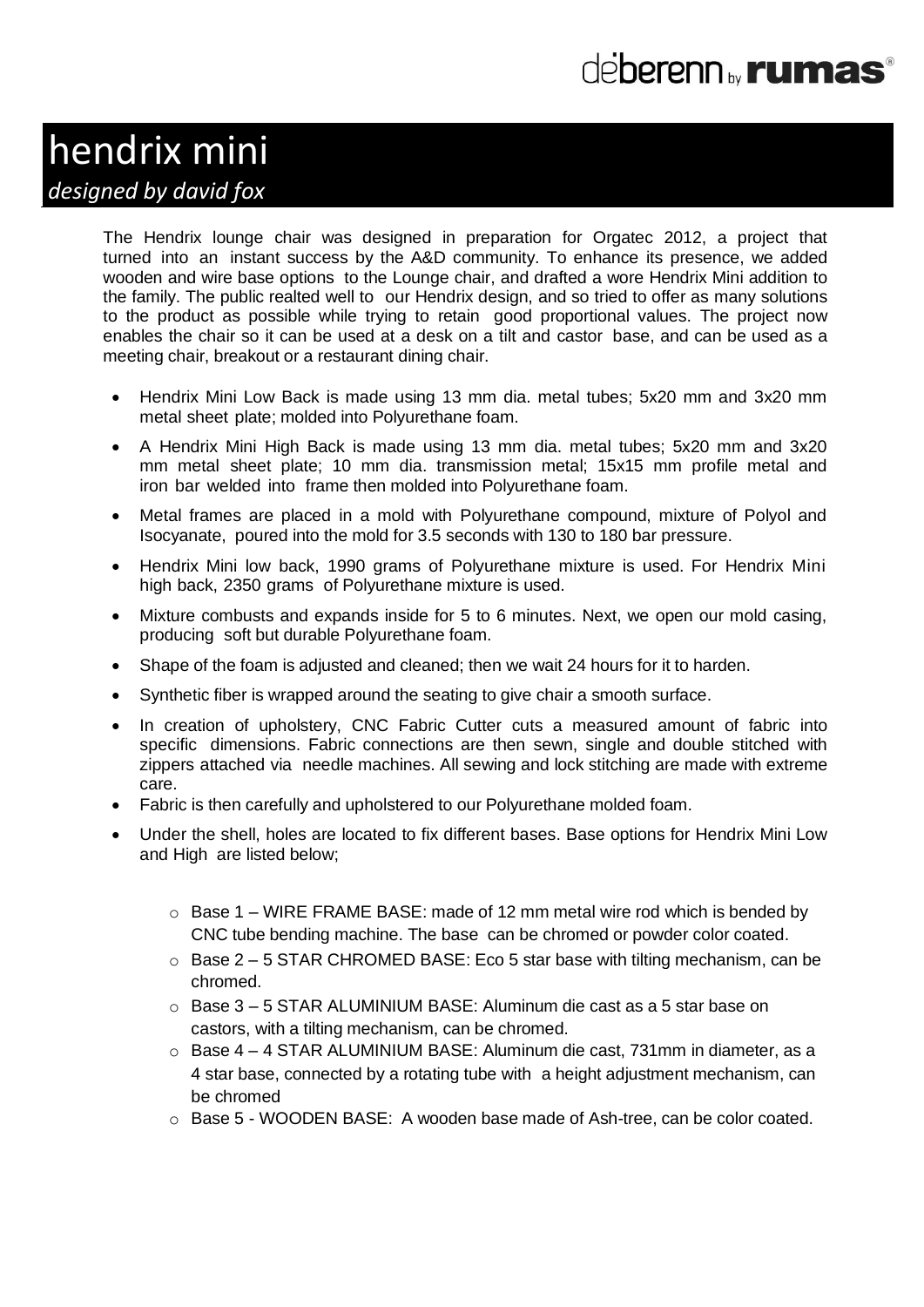## deberenn by **rumas**®

# hendrix mini

### *designed by david fox*

- Powder coating options are as listed below;
	- o WHITE RAL 9016
	- o ALUMINIUM GREY RAL 9006
	- o ANTHRACITE RAL 7022
	- o BLACK RAL 9005
	- o GREEN GREY RAL 7009
	- o BEIGE RAL 1019
	- o YELLOW RAL 1004
	- o ORANGE RAL 2000
	- o RED RAL 3020
	- o BROWN RAL 8019
	- o CHROME
- Color options for the wooden base;
	- o NATURAL
	- o LIGHT WALNUT
	- o DARK WALNUT
	- o LIGHT WENGE
	- o DARK WENGE

Different codes and names for choices are given in the below table.

| Code           | <b>Description</b>                                                                        | <b>METAL</b><br><b>OPTIONS</b> |                     | <b>WOOD</b><br>COL. | D  | $\mathbf{L}$ | H               | Vol.           | Weig. | <b>COM</b> | <b>COL</b>     |
|----------------|-------------------------------------------------------------------------------------------|--------------------------------|---------------------|---------------------|----|--------------|-----------------|----------------|-------|------------|----------------|
|                |                                                                                           | CHR.                           | <b>RAL</b><br>COLR. | OPT.                |    |              | $\mathbf{cm}$ s | m <sub>3</sub> | kg    | <i>Imt</i> | m <sup>2</sup> |
| <b>HMLBWIB</b> | <b>HENDRIX MINI CHAIR *LOW BACK *WIRE FRAME BASE</b>                                      | $\checkmark$                   | $\checkmark$        |                     | 61 | 62           | 88              | 0,333          | 12,70 | 1,30       | 2,55           |
| <b>HMLSWIB</b> | HENDRIX MINI CHAIR SOFT UPHOLSTERY *LOW BACK<br>*WIRE FRAME BASE                          | $\checkmark$                   | √                   |                     | 61 | 62           | 88              | 0,333          | 13,70 | 2,00       | 3,92           |
| HMLB5EC        | HENDRIX MINI CHAIR *LOW BACK *ECO 5 STAR CHROMED<br><b>BASE *TILT MECHANISM</b>           | $\checkmark$                   |                     |                     | 67 | 67           | 85/97           | 0,382          | 14,00 | 1,30       | 2,55           |
| HMLS5EC        | HENDRIX MINI CHAIR SOFT UPHOLSTERY *LOW BACK *ECO<br>5 STAR CHROMED BASE*TILT MECHANISM   | $\checkmark$                   |                     |                     | 67 | 67           | 85/97           | 0.382          | 15.00 | 2.00       | 3,92           |
| HMLB5AL        | HENDRIX MINI CHAIR *LOW BACK *5 STAR ALUMINUM<br><b>BASE *TILT MECHANISM</b>              |                                | √                   |                     | 67 | 67           | 85/97           | 0,382          | 17,95 | 1,30       | 2,55           |
| HMLS5AL        | HENDRIX MINI CHAIR SOFT UPHOLSTERY *LOW BACK *5<br>STAR ALUMINUM BASE *TILT MECHANISM     |                                | $\checkmark$        |                     | 67 | 67           | 85/97           | 0,382          | 17,95 | 2,00       | 3,92           |
| <b>HMLBWOB</b> | <b>HENDRIX MINI CHAIR *LOW BACK *WOODEN BASE</b>                                          |                                |                     | $\checkmark$        | 61 | 62           | 88              | 0,333          | 12,00 | 1,30       | 2,55           |
| <b>HMLSWOB</b> | HENDRIX MINI CHAIR SOFT UPHOLSTERY *LOW<br><b>BACK*WOODEN BASE</b>                        |                                |                     | $\checkmark$        | 61 | 62           | 88              | 0,333          | 13,00 | 2,00       | 3,92           |
| <b>HMHBWIB</b> | HENDRIX MINI CHAIR *HIGH BACK *WIRE FRAME BASE                                            |                                |                     | $\checkmark$        | 61 | 62           | 114             | 0.432          | 14,20 | 1,50       | 2,94           |
| <b>HMHSWIB</b> | HENDRIX MINI CHAIR SOFT UPHOLSTERY *HIGH BACK<br>*WIRE FRAME BASE                         |                                |                     | $\checkmark$        | 61 | 62           | 114             | 0.432          | 14,20 | 2,20       | 4,31           |
| HMHB5EC        | HENDRIX MINI CHAIR *HIGH BACK *ECO 5 STAR CHROMED<br><b>BASE *TILT MECHANISM</b>          | $\checkmark$                   |                     |                     | 67 | 67           | 111/123         | 0,499          | 15,50 | 1,50       | 2,94           |
| HMHS5EC        | HENDRIX MINI CHAIR SOFT UPHOLSTERY *HIGH BACK<br>*ECO 5 STAR CHROMED BASE *TILT MECHANISM | ✓                              |                     |                     | 67 | 67           | 111/123 0,499   |                | 17,00 | 2,20       | 4,31           |
| HMHB5AL        | HENDRIX MINI CHAIR *HIGH BACK *5 STAR ALUMINUM<br><b>BASE *TILT MECHANISM</b>             |                                | $\checkmark$        |                     | 67 | 67           | 111/123         | 0,499          | 16,80 | 1,50       | 2,94           |
| HMHS5AL        | HENDRIX MINI CHAIR SOFT UPHOLSTERY *HIGH BACK *5<br>STAR ALUMINUM BASE *TILT MECHANISM    |                                | ✓                   |                     | 67 | 67           | 111/123 0.499   |                | 18,30 | 2,20       | 4,31           |